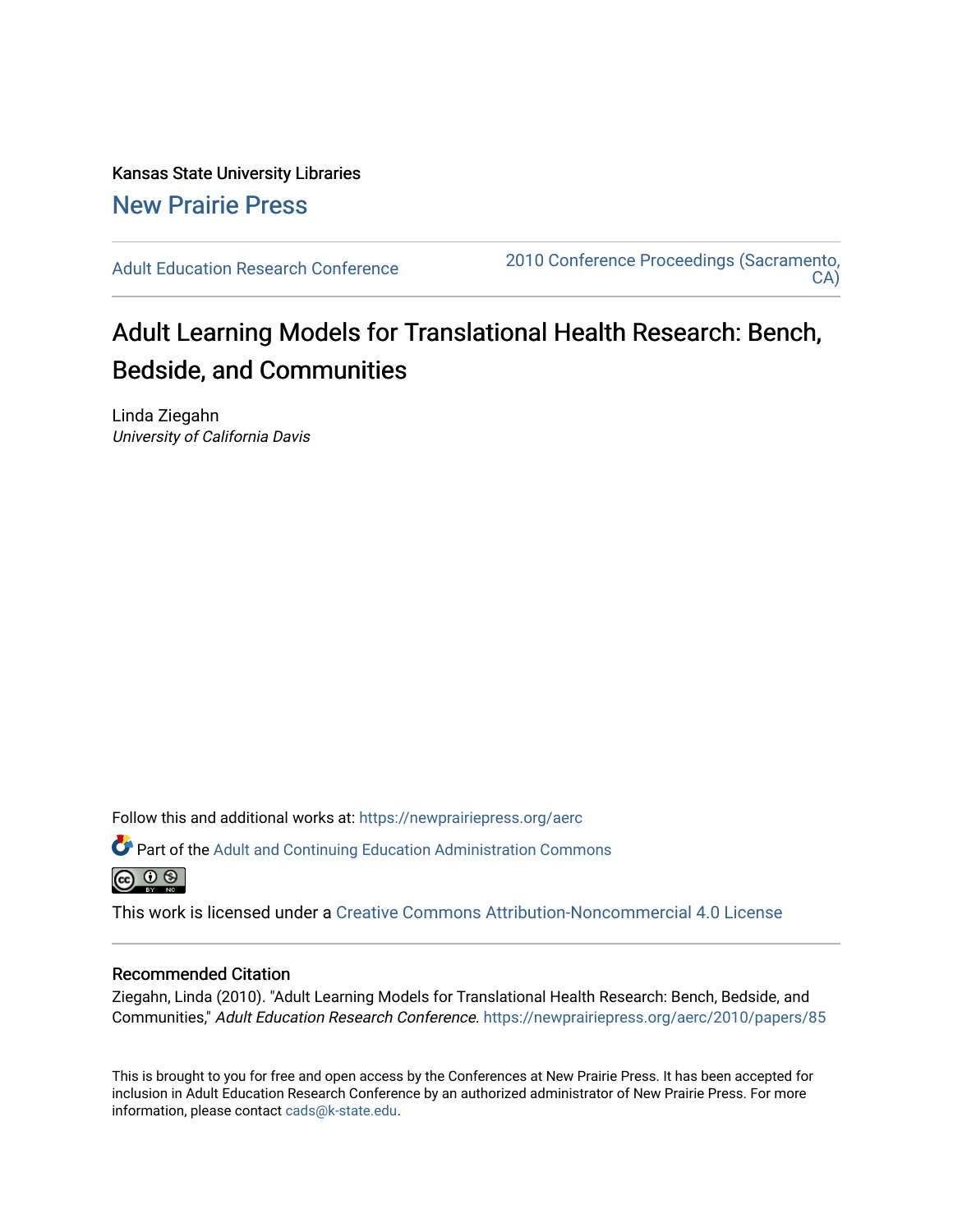## **Adult Learning Models for Translational Health Research: Bench, Bedside, and Communities**

Linda Ziegahn, University of California Davis, USA

*Abstract. The intent of translational health research is to bridge the longstanding gaps between laboratory research and the people who are the intended beneficiaries of the resulting discoveries. Models from the field of adult education, particularly experiential and transformative learning approaches, can be useful in developing theory for the learning processes that occur when scientists, health practitioners, and community members collaborate around the identification, implementation, and evaluation of research projects aimed at improving health for everyone.* 

#### **Introduction**

The field of health research is recognizing that a considerable number of scientific discoveries are never effectively used by the underserved racial, ethnic, and poor communities most in need (Marmot, 2005; McGlynn et al., 2003). This identification of gaps between the laboratory "bench", where basic science generally takes place, and the symbolic "bedside" of patient care has led to the call for research that is more inclusive of the socioeconomic and cultural attitudes, values, and behaviors of the individuals and communities that will ultimately receive health care. This call for a new, more collaborative research paradigm in which health care recipients participate not merely as subjects, but as co-definers of research priorities and processes, has been termed "translational" research, or translational science (Zerhouni, 2005). In translational science, basic health studies move from laboratories, to human studies, to clinical practice, and eventually to the public at large. An important focus of translational science is the underserved (based on race, ethnicity, income level, immigration status, language group, sexual orientation, etc.) communities that have been neglected not only in research, but by the health care system in general (Cook & Community Engagement Steering Committee, 2009).

Learning around translational research at the level of communities involves several key categories of participants: underserved community members, clinicians or practitioners (physicians, nurses, etc.), and academic researchers. The learning processes that accompany the interactions between these groups are not well understood, in part because of the amorphous nature of the translational process. How does learning occur around an area of scientific research that has been historically viewed as the domain of academically-trained experts? How do you bring together institution-based researchers with marginalized community members in an equalized learning environment? What is the role of the educator . . . and who are the educators? How do you promote learning around both the instrumental goals of scientific research and the relationship building processes needed to rebuild community trust in public health institutions? Theories of adult learning encompassing both cognitive and affective processes can help illuminate the learning patterns that emerge in the context of translational research, typified by differences in knowledge bases, status, and life experiences.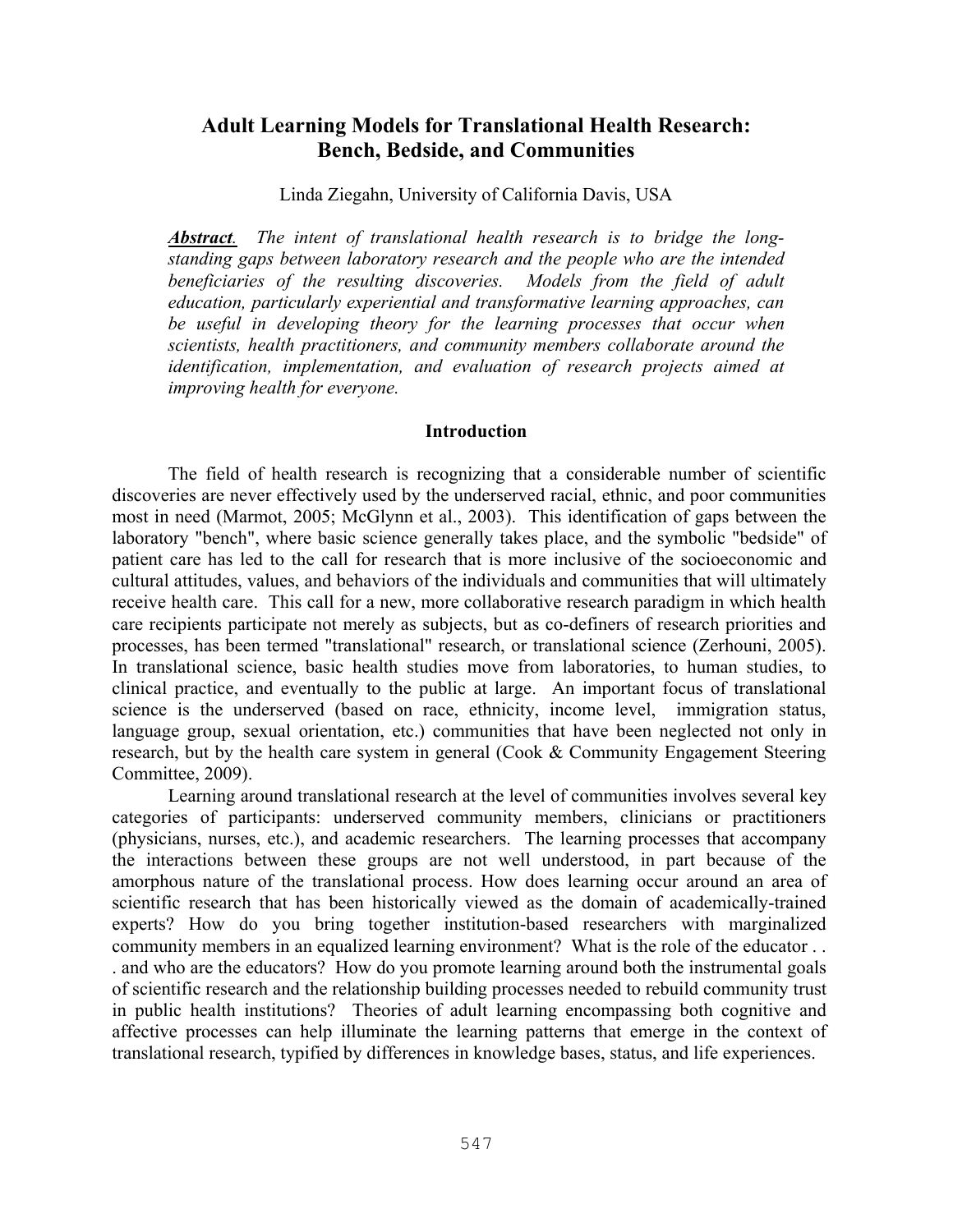#### **The translational Research Environment**

The goal of translational health research is to nurture a new vision of health care in which "patients with active diseases, both chronic and acute, will receive targeted therapies that have a reduced likelihood of adverse effects while reducing morbidity and mortality" (Zerhouni & Alving, 2006, p. 4). Much of the activity around translational research stems from the Clinical and Translational Science Awards (CTSA) to academic institutions throughout the United States from the National Institutes of Health (NIH), beginning in 2005 (Reis et al., 2010; Zerhouni, 2005). Further goals of the CTSA initiative are "to reduce the time it takes for laboratory discoveries to become treatments for patients, to engage communities in clinical research efforts, and to train a new generation of clinical and translational researchers" (NCRR Fact Sheet, 2010). The intent of NIH translational research efforts are to form interdisciplinary teams trained to move the results of basic biomedical research into clinical trials, where the resulting findings will ultimately be disseminated into clinical practice. Partnerships are encouraged—with industry, in the basic research and clinical trials phases, and with communities, as clinical trial participants and as the ultimate beneficiaries of improved health care. Towards the latter goal, each institution receiving CTSA funding has a community engagement program, along with programs in bioinformatics, biostatistics, regulatory knowledge, education, and clinical trials.

The community engagement function has become increasingly prominent in the five years since the initiation of the CTSA consortium, moving beyond a narrow focus on promotion of community involvement in clinical trials into the broader project of empowering communities as partners in the formulation, implementation, and evaluation of health research projects. A key conceptual base for community engagement can be found in community-based participatory research (CBPR), an approach with deep roots in the fields of health and health care, typified by emphases on community strengths, equitable and sustainable partnerships with health institutions, co-learning, and an ecological approach to the causes of disease (Israel et al., 2001; Minkler & Wallerstein, 2008; Ziegahn, in press). However, while learning is valued within this model and other community-engaged health research models, the predominant assumption appears to be that learning is the inevitable by-product of collaborative processes. Missing are theoretical and empricial examinations of the learning participants, models, and strategies that can illuminate the translational research enterprise. Following is an example of a translational research scenario:

Dr. X is a researcher studying the genetic correlates of cardiac disease. He would like African American families to participate in clinical trials because past studies on this topic have not included this population, and as a result, research findings have been of limited value to the many African Americans suffering from heart disease. Dr. X realizes, however, that merely advertising for African American participants is an insufficient recruiting strategy. Moreover, he is committed to building a longterm relationship with local African American communities that will enable him to both understand community views around the causes of cardiac disease, and inform potential treatments. He and his clinical trial coordinator enlist the support of a local nonprofit organization in an African American neighborhood, whose leaders encourage him to "give something in return" for clinical trial participation, and indeed to first establish trusting relationships with the community, through presenting talks on wellness, diabetes, heart disease, and other health issues.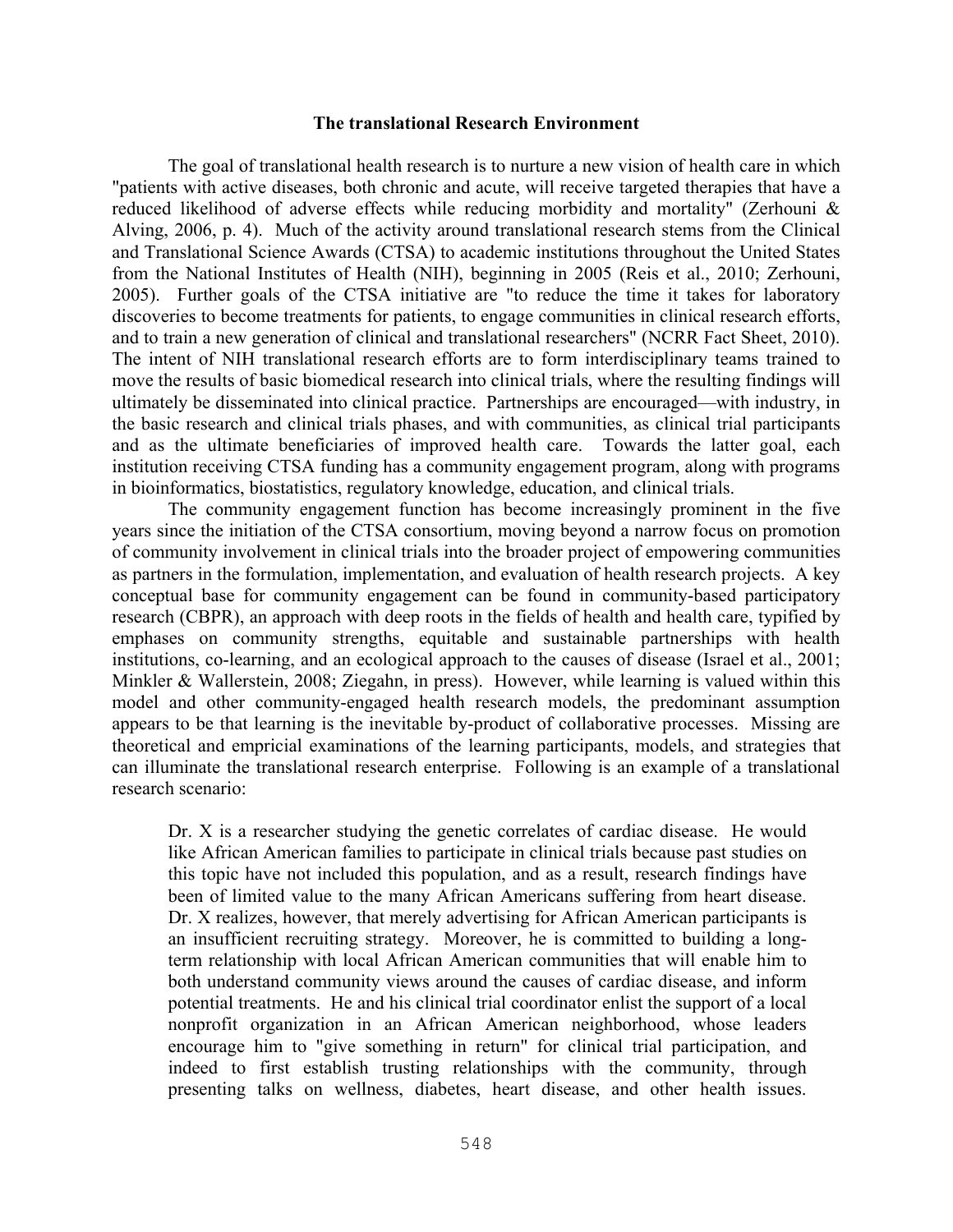However, most important would be to solve the vexing issue of health care access: If a clinical trial participant is uninsured, what good is it for him or her to find out about other chronic health conditions that might emerge from the usual health screening tests that accompany trial admittance if they don't have access to the appropriate follow-up health care?

In this situation, learning occurs around the continually evolving topics that emerge when Dr. X, community-based organization (CBO) leaders, community members, clinical trial coordinators and other health institution staff come together to address the different phases of their work together. This collaboration entails not only strategies to disseminate health information, encourage clinical trial participation, or surmount the hurdles of access to health care for the uninsured. Learning in a translational environment also necessitates attention to the mistrust of minority and underserved communities that led to resistance of these same communities to the "solutions" of academic institutions in the first place. Whereas the dominant paradigm for medical science has been that scientific discoveries are somehow unidirectionally diffused into the realm of clinical practice and subsequently into the mindsets and habits of individuals, translational science calls for bidirectionality. This concept is characterized by a shared *learning* process between people who use health services, practitioners who give medical advice, and the scientists who pursue new treatments.

In translational research, the collaborative efforts of researchers, clinicians, and community members to connect scientific expertise with community needs and networks are often initially vague, becoming more concrete through continued interactions. The learning that transpires is thus couched in community and workplace environments, in which assumptions about who has health expertise depends upon cultural and lived experience as well as advanced training. Models of how to conduct community-engaged research are not sufficient to explain how learning transpires in such contexts.

## **Experiential and Transformational Learning Theories**

There are numerous adult education theories which prioritize the role of social justice in learning (Freire, 1970; Lynam, 2009), and are thus relevant to the equity concerns of translational science involving both academic researchers and members of disenfranchised communities. However, the key challenge in translational science is the taking of information learned in the laboratories of basic biomedical research and diffusing it to environments in which variables cannot be manipulated and where the culture- and environment-based interactions that occur in physicians' offices and in communities are unknown. Thus, the theory base for learning in the translational science environment must also be responsive to the dynamic context in which experts and lay people co-construct new knowledge and revisit past experiences with health care while seeking active solutions for urgent health and health care problems.

Theories from the field of adult education which help us understand how individuals learn within the context of translational science come from both experiential and transformative learning. Fenwick (2000) assessed five experiential learning perspectives in terms of their utility for understanding cognition, or learning. Four of these approaches contribute to our understanding of the learning that takes place among participants in translational science projects. *Reflection* on experience enables the learner to construct meaning gained from action and interactions and is useful in helping elucidate how scientists, clinicians, and community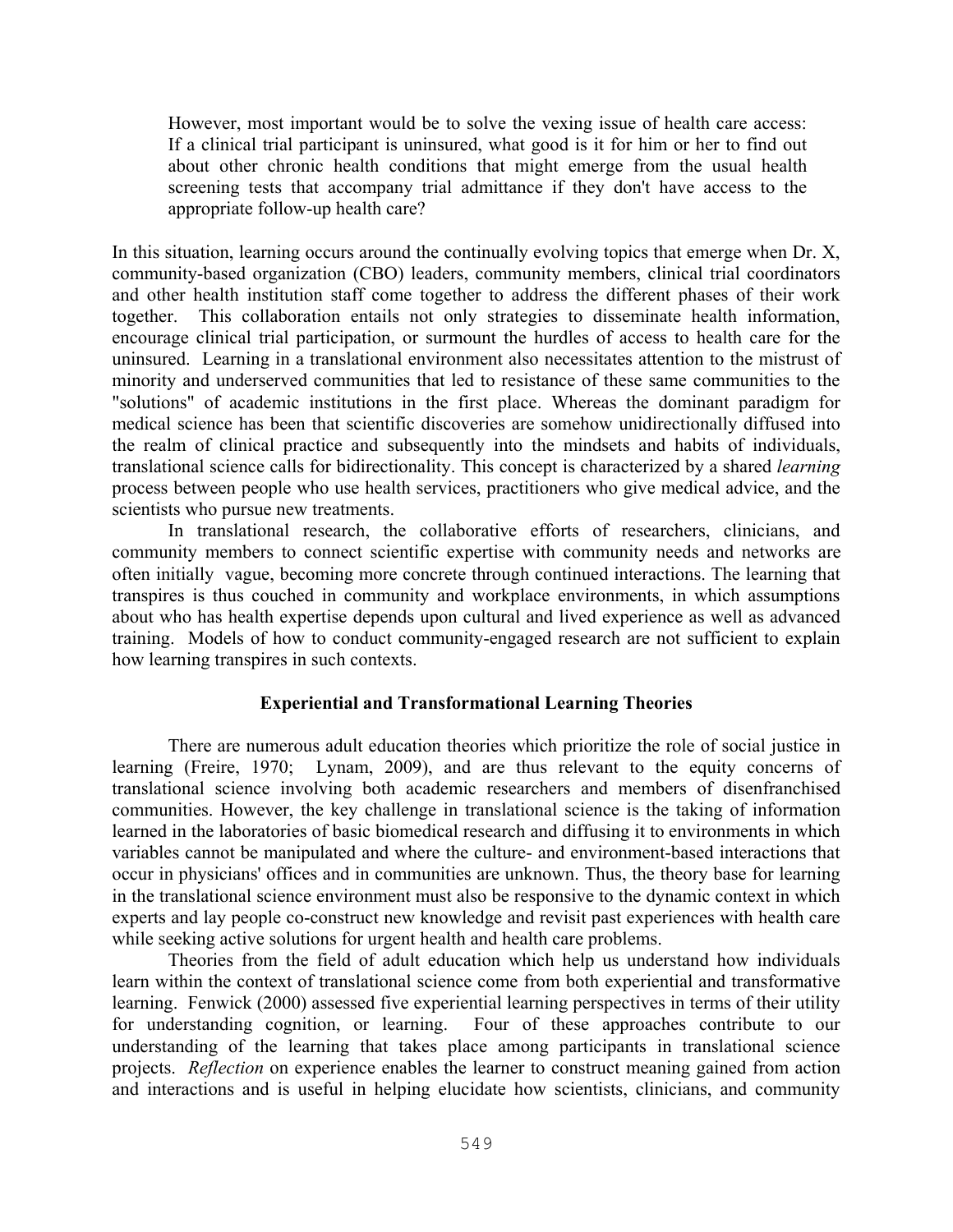members can interrupt and reframe habits of thinking and feeling about the other. Reflective learning in health has also been explored as a means of integrating research evidence into clinical decision-making, a crucial phase in translational research (Vachon, Durand, & LeBlanc, 2010). Vachon et al. propose a "model of research utilization grounded in critical reflection" that can be used to stimulate changes in the practice of health professionals through a range of clinical decision-making processes and types of reflective thinking, leading ultimately to changes in perspective. While this model looks only at clinicians' learning, the study method for supporting the development of reflective skills—critical incident analysis, reflective journal writing, and concept mapping—can be expanded to include forums where scientists, clinicians, and community members came together to consider how to improve community health.

*Participative* perspectives, including situated cognition and Wenger's (1998) communities of practice (CoP) model, allow for the simultaneous linking of knowing, learning, and doing. Learning "in" experience (Wilson, 1992) emphasizes the transformation of experience gained in one context to another, negotiated through individual interests and the changing conditions of communities. In translational science, the settings in which scientists, clinicians, and community members come together vary considerably. University-based community meetings which "include" community members are very different from community meetings in which researchers are invited as collaborators in terms of power dynamics, agenda initiation, and task versus process orientations.

CoP models are useful to an understanding of learning in the translational science context because of their focus on the learning that occurs in participatory group settings and on interactions between novices and experts (Wenger, 1998, Li et al., 2009). Learning in health science-community environments wherein both paid staff and volunteers come together is characterized by both informal networks and the structured hierarchies of academic medical institutions. While participation in academic-community partnerships is not generally linked to employment for community participants, this environment contains what Engestrom (2004) has termed the "expansive" features of workforce apprenticeship models, wherein employees learn from engaging in multiple communities of practice, are exposed to broad experiences, learn offthe-job as well as on-the-job, and have extended roles. In situations where knowledge or skills are not well-defined, and notions around who has the competence or expertise to teach fluctuate according to context and issue, the CoP is a useful construct for theorizing how learning occurs. Lacking, however, is the recognition of participants'—scientists as well as community representatives—roles as learners (Li et al., 2009).

In her study of novice and expert learning for continuing professional education for nurses, Daley (1999) found that novice learning depended more on concept formation and assimilation and was more subject to emotions, while expert learning was viewed as a more constructivist process characterized by active concept integration and self-initiated strategies. She concluded that experts know how to learn from experience, whereas novices don't necessarily understand learning processes. In translational research contexts, all parties in what may be termed communities of practice may be simultaneously experts and novices; learning occurs through the negotiation of roles, power, and bases of knowledge.

Foundational to the understanding of the learning that occurs within contexts characterized by power imbalances is the notion of *resistance*, categorized by Fenwick (2000) as a type of experiential learning. It would be unethical to divorce learning around collaborative health research from the tensions reflected by differences in language, values, culture, and socioeconomic status which constitute the translational science environment. The academic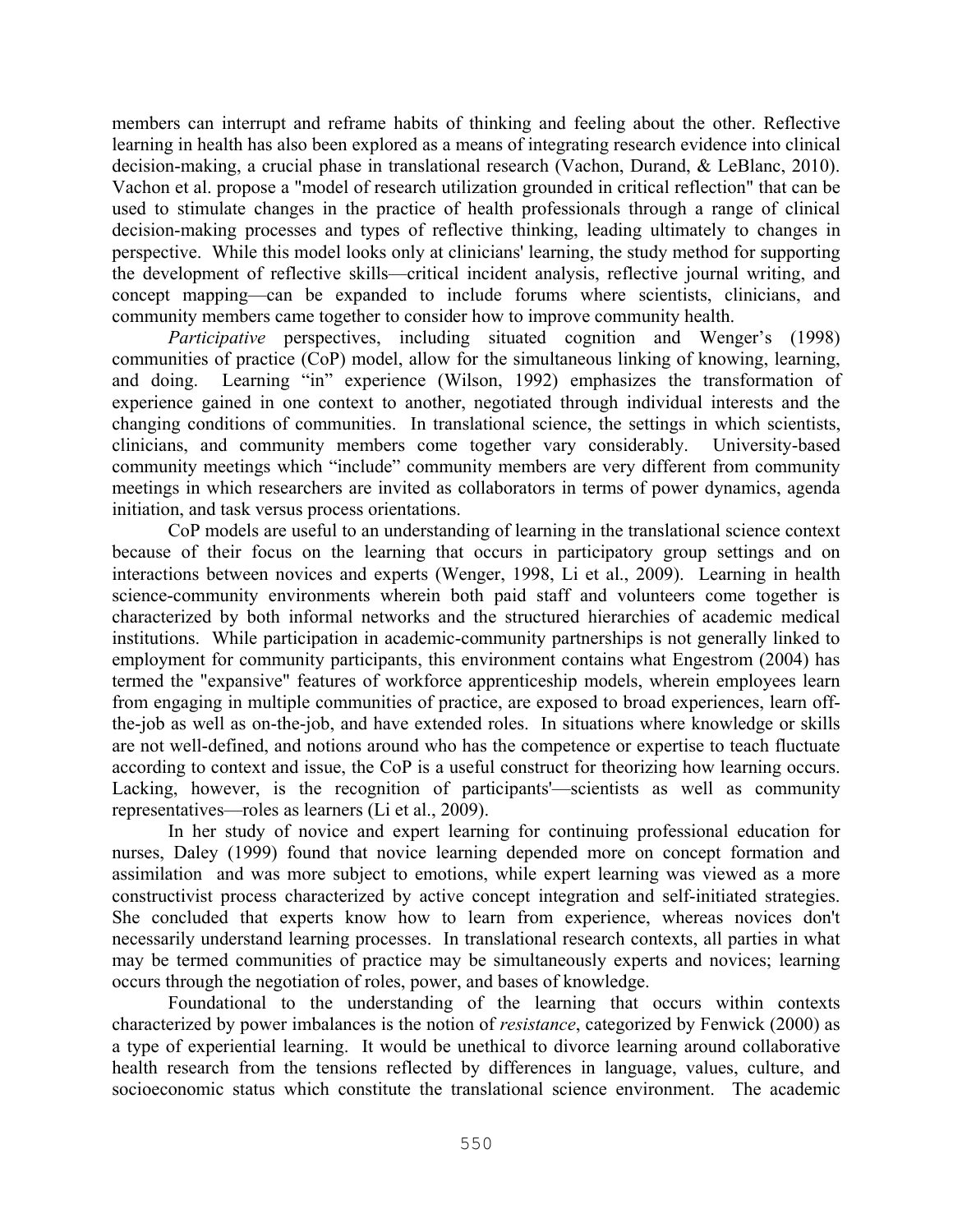environment of translational science is colored by memories of the hegemonic role of science in improving the health of some but not necessarily all, and by the present-day physical realities of academic medical institutions often situated in the midst of urban poverty. The fourth experiential perspective of *enactivism* looks at the interactions between individuals and context from a systems perspective, characterized by dynamism and a binding together of the components of experience. In the current political environment of health science, learning is couched in the fiscal, political and organizational challenges of ever-changing institutions and communities.

Transformative learning offers a framework whereby learners reflect upon prior experience in order to develop new, more inclusive meaning perspectives that can inform future actions (Lynam, 2009; Mezirow, 2000; Vachon, Durand, & LeBlanc, 2010). While transformative learning has been criticized for its decontextualized view and for its lack of integration of affective and cognitive domains, as well as its inattention to social justice issues, the focus on premise reflection is useful to the context of translational research. Critical to change in interpersonal and intergroup interactions, the relative balance of power, and ultimately views and behaviors around health are the changes in the underlying thoughts, feelings, and assumptions that guide action. The questioning that accompanies critical reflection is crucial to the learning that takes place as both scientists and community members challenge the privileged role of biomedicine in determining what health concerns are worth exploring, how research is conducted, and who benefits from results (Lynam, 2009).

## **Implications for the Development of Adult Education Theory and Practice**

The inclusion of communities in the translational research environment stretches the boundaries of knowledge creation and learning around health research. This environment provides an opportunity for adult educators to explore how learning occurs when researchers and members of the public collaborate around health research issues, methods, and outcomes. Further theorizing is needed, through literature review and exploratory studies in the field of adult education, in the following areas:

- the testing of experiential and transformative adult education learning theories in the context of collaborative health research in which people from underserved communities and medical/health "experts" struggle to revise long-standing views on who defines research, how research is conducted, and how improvements in health are defined;
- better understanding of the participants, topics, stimuli, and formats of learning in community-academic partnerships around health research;
- how power dynamics affect learning in translational research contexts and how scientists and community members can learn from resistance in the translational research context;
- the cognitive and affective dimensions of experiential and transformative learning and how models of adult learning can be used to inform translational science curriculum and program development for researchers, community members, and clinicians.

## **References**

Cook J., & Community Engagement Steering Committee (2009). *Researchers and their communities: the challenge of meaningful community engagement.* Washington, D.C.: Clinical and Translational Science Award Consortium, Center for Disease Control and